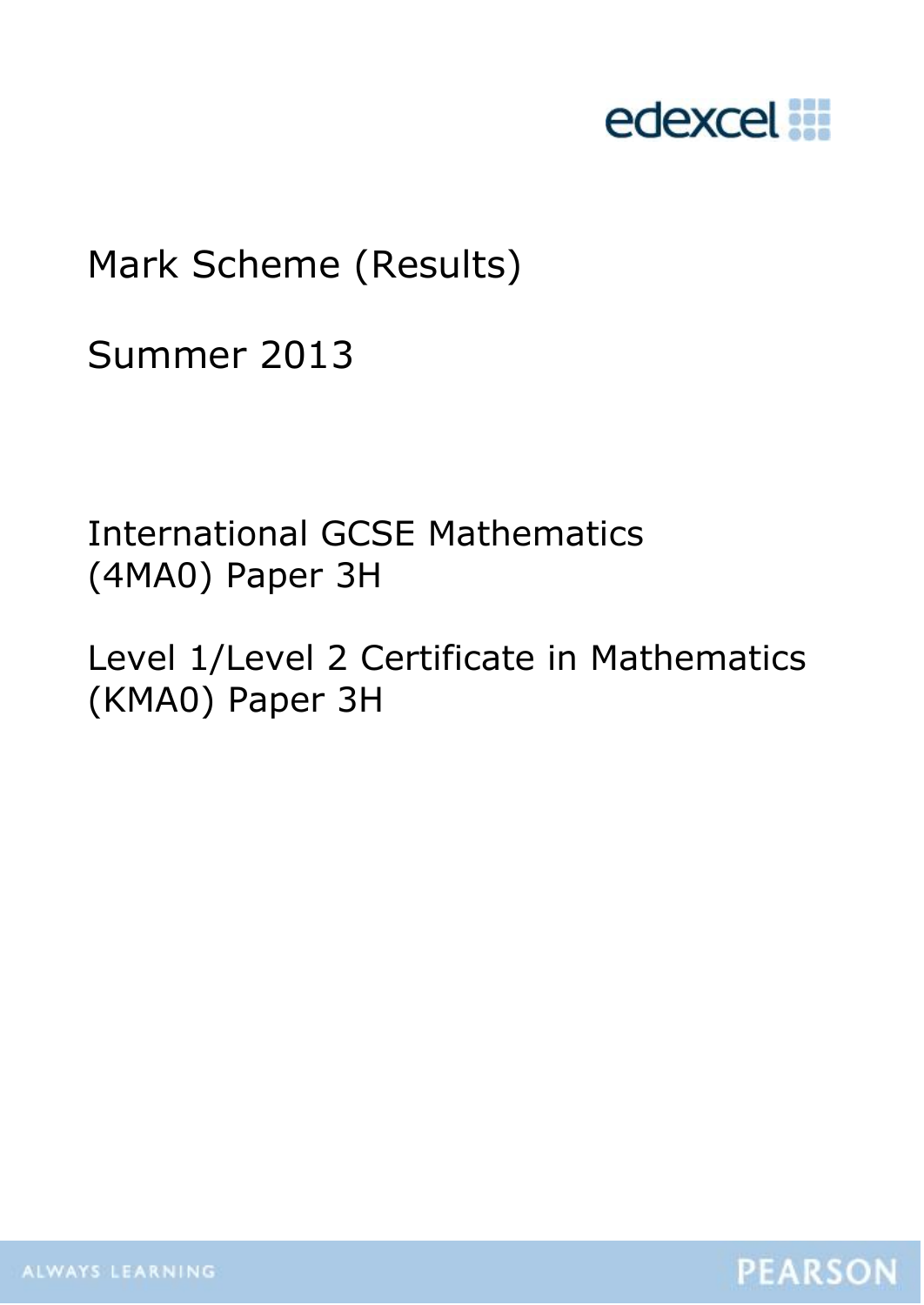#### **Edexcel and BTEC Qualifications**

Edexcel and BTEC qualifications come from Pearson, the world"s leading learning company. We provide a wide range of qualifications including academic, vocational, occupational and specific programmes for employers. For further information, please visit our website at [www.edexcel.com.](http://www.edexcel.com/)

Our website subject pages hold useful resources, support material and live feeds from our subject advisors giving you access to a portal of information. If you have any subject specific questions about this specification that require the help of a subject specialist, you may find our Ask The Expert email service helpful.

[www.edexcel.com/contactus](http://www.edexcel.com/contactus)

#### **Pearson: helping people progress, everywhere**

Our aim is to help everyone progress in their lives through education. We believe in every kind of learning, for all kinds of people, wherever they are in the world. We"ve been involved in education for over 150 years, and by working across 70 countries, in 100 languages, we have built an international reputation for our commitment to high standards and raising achievement through innovation in education. Find out more about how we can help you and your students at: [www.pearson.com/uk](http://www.pearson.com/uk)

Summer 2013 Publications Code UG037227 All the material in this publication is copyright © Pearson Education Ltd 2013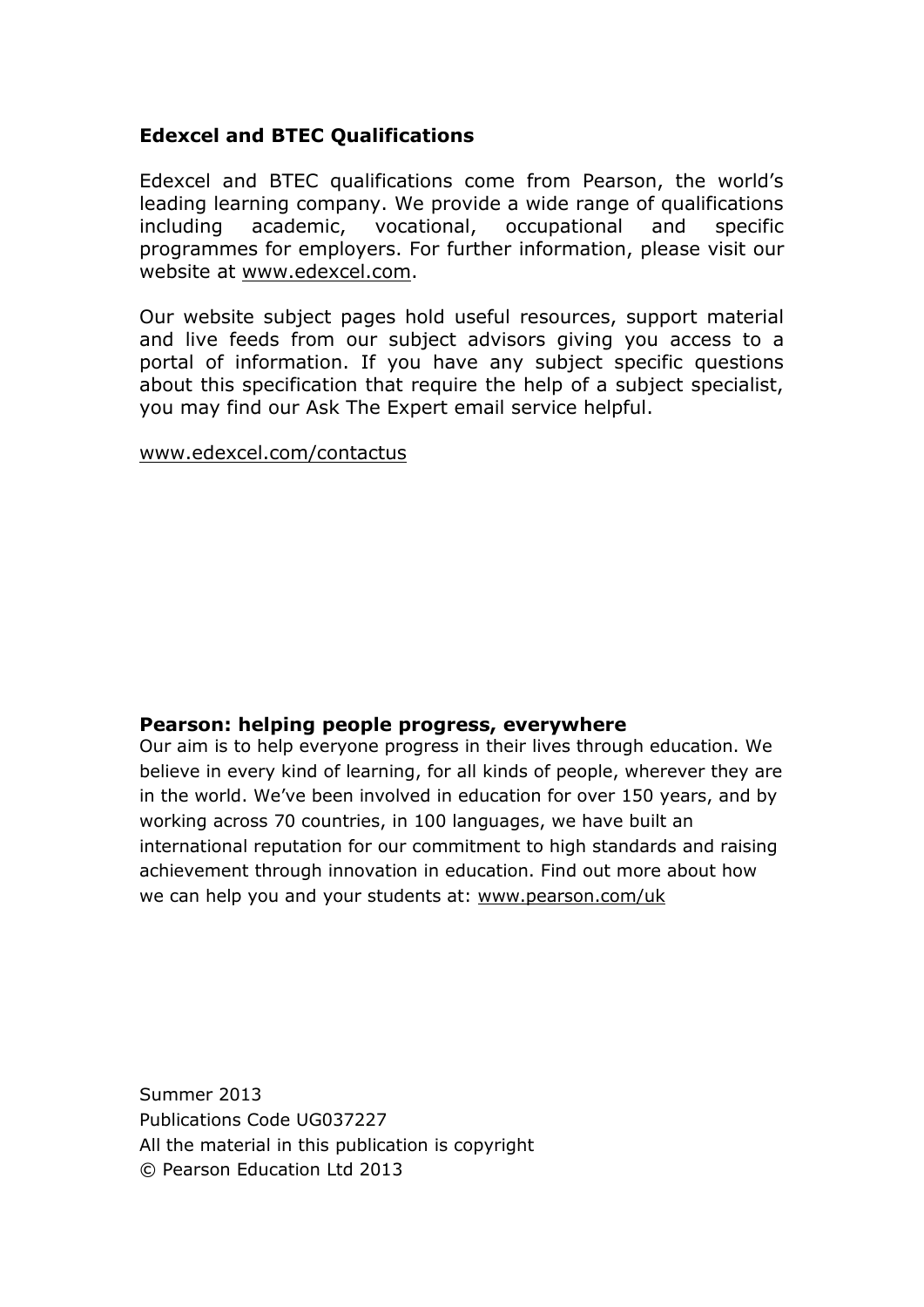## **General Marking Guidance**

- All candidates must receive the same treatment. Examiners must mark the first candidate in exactly the same way as they mark the last.
- Mark schemes should be applied positively. Candidates must be rewarded for what they have shown they can do rather than penalised for omissions.
- Examiners should mark according to the mark scheme not according to their perception of where the grade boundaries may lie.
- There is no ceiling on achievement. All marks on the mark scheme should be used appropriately.
- All the marks on the mark scheme are designed to be awarded. Examiners should always award full marks if deserved, i.e. if the answer matches the mark scheme.
- Examiners should also be prepared to award zero marks if the candidate"s response is not worthy of credit according to the mark scheme.
- Where some judgement is required, mark schemes will provide the principles by which marks will be awarded and exemplification may be limited.
- When examiners are in doubt regarding the application of the mark scheme to a candidate's response, the team leader must be consulted.
- Crossed out work should be marked UNLESS the candidate has replaced it with an alternative response.

#### **Types of mark**

- o M marks: method marks
- o A marks: accuracy marks
- o B marks: unconditional accuracy marks (independent of M marks)

#### **Abbreviations**

- $\circ$  cao correct answer only
- $\circ$  ft follow through
- $\circ$  isw ignore subsequent working
- o SC special case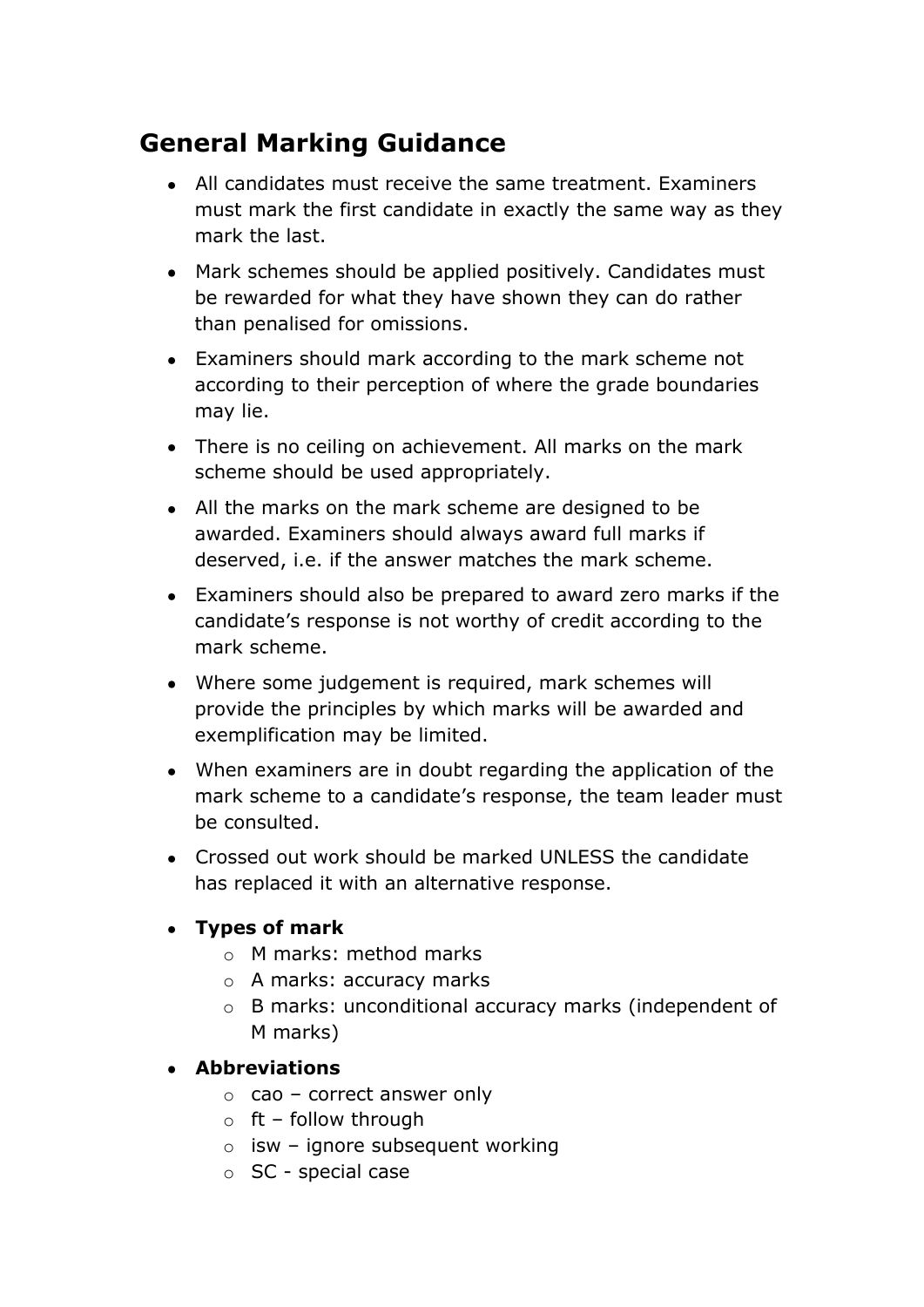- $\circ$  oe or equivalent (and appropriate)
- $\circ$  dep dependent
- $\circ$  indep independent
- o eeoo each error or omission

#### **No working**

If no working is shown then correct answers normally score full marks

If no working is shown then incorrect (even though nearly correct) answers score no marks.

#### **With working**

If there is a wrong answer indicated on the answer line always check the working in the body of the script (and on any diagrams), and award any marks appropriate from the mark scheme.

If it is clear from the working that the "correct" answer has been obtained from incorrect working, award 0 marks.

Any case of suspected misread loses A (and B) marks on that part, but can gain the M marks.

If working is crossed out and still legible, then it should be given any appropriate marks, as long as it has not been replaced by alternative work.

If there is a choice of methods shown, then no marks should be awarded, unless the answer on the answer line makes clear the method that has been used.

If there is no answer on the answer line then check the working for an obvious answer.

#### **Ignoring subsequent work**

It is appropriate to ignore subsequent work when the additional work does not change the answer in a way that is inappropriate for the question: eg. Incorrect cancelling of a fraction that would otherwise be correct.

It is not appropriate to ignore subsequent work when the additional work essentially makes the answer incorrect eg algebra.

Transcription errors occur when candidates present a correct answer in working, and write it incorrectly on the answer line; mark the correct answer.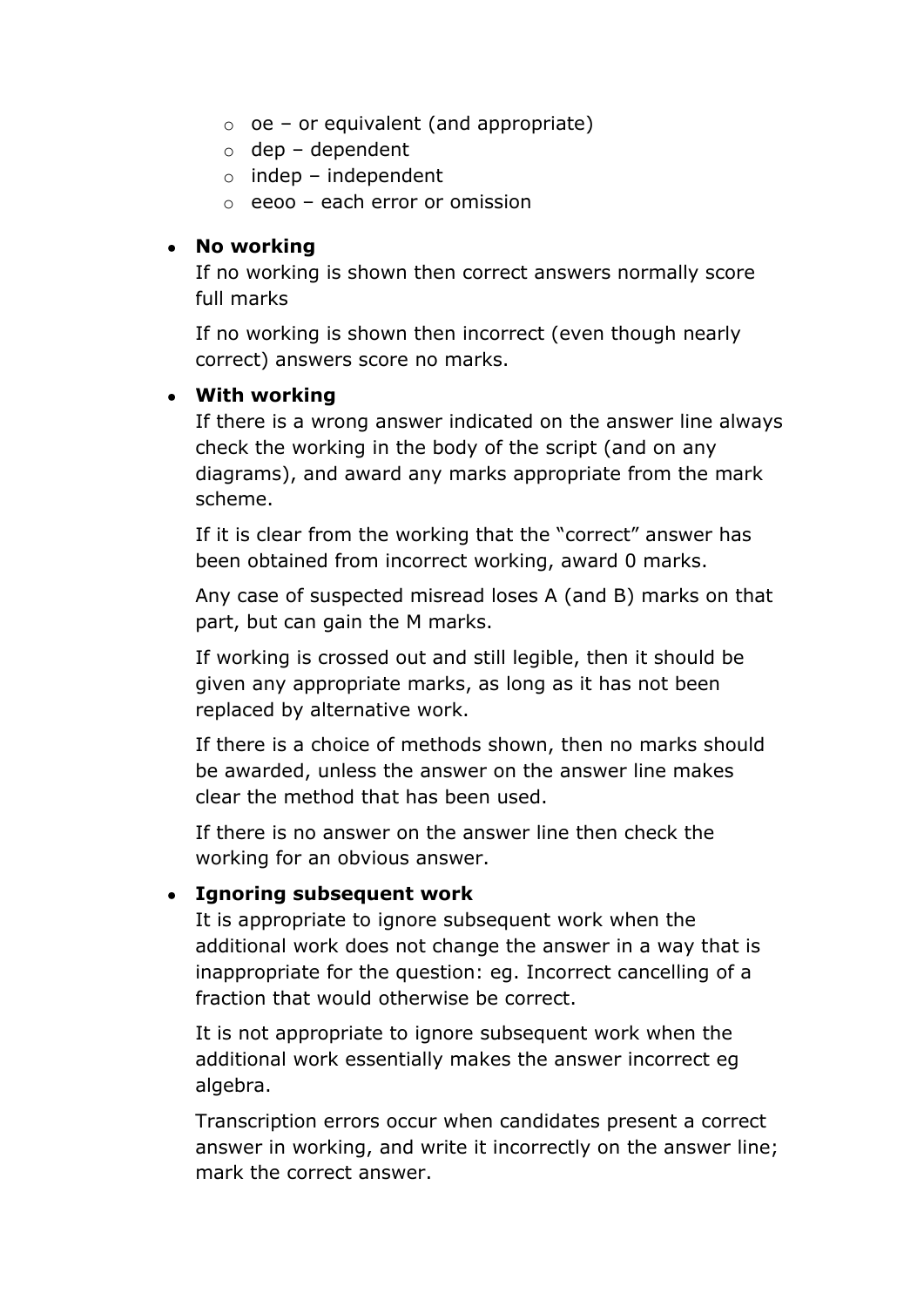### **Parts of questions**

Unless allowed by the mark scheme, the marks allocated to one part of the question CANNOT be awarded in another.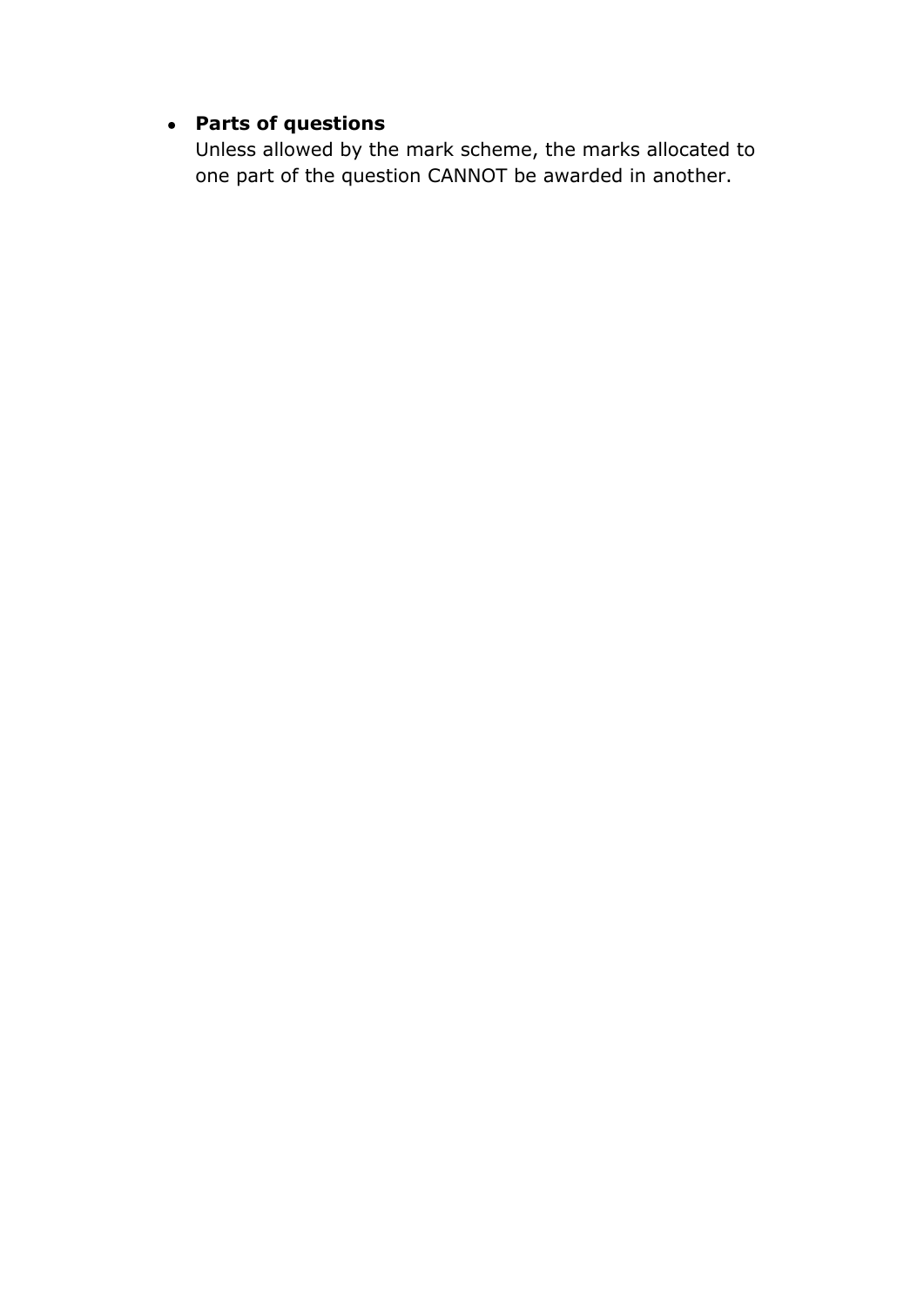**Apart from Questions 3(c), 19(b) and 20(b) (where the mark scheme states otherwise), the correct answer, unless clearly obtained by an incorrect method, should be taken to imply a correct method.**

| Question<br><b>Number</b> | Working                                                                                                  | Answer | <b>Mark</b> | <b>Notes</b>                                                                                                |
|---------------------------|----------------------------------------------------------------------------------------------------------|--------|-------------|-------------------------------------------------------------------------------------------------------------|
|                           | $(0 \times 13) + 1 \times 2 + 2 \times 3 + 3 \times 8 + 4 \times 14$<br>or $(0) + 2 + 6 + 24 + 56$ or 88 |        | 3           | for sum of at least 3 products<br>M1<br>(products may or may not be<br>evaluated)                           |
|                           | $"88" \div 40$                                                                                           |        |             | (dep) for division by 40<br>M1<br>(or by their 40)                                                          |
|                           |                                                                                                          | 2.2    |             | accept 2.2 or $\frac{11}{5}$ or $2\frac{1}{5}$<br>A1<br>Also accept '2' if both method<br>marks are scored. |
|                           |                                                                                                          |        |             | <b>Total 3 marks</b>                                                                                        |

| (a) | 2.720294102<br>7.7 |               | M1 | for 2.72029 if first 5 figures<br>correct (rounded or truncated)<br><b>or</b> for 7.7 <b>or</b> for $\frac{2\sqrt{185}}{77}$ |
|-----|--------------------|---------------|----|------------------------------------------------------------------------------------------------------------------------------|
|     |                    | 0.35328(4948) | A1 | Accept if first 5 figures correct                                                                                            |
| (b) |                    | 0.35          | B1 | ft from (a) only if more than 2<br>sig figs given in (a)                                                                     |
|     |                    |               |    | <b>Total 3 marks</b>                                                                                                         |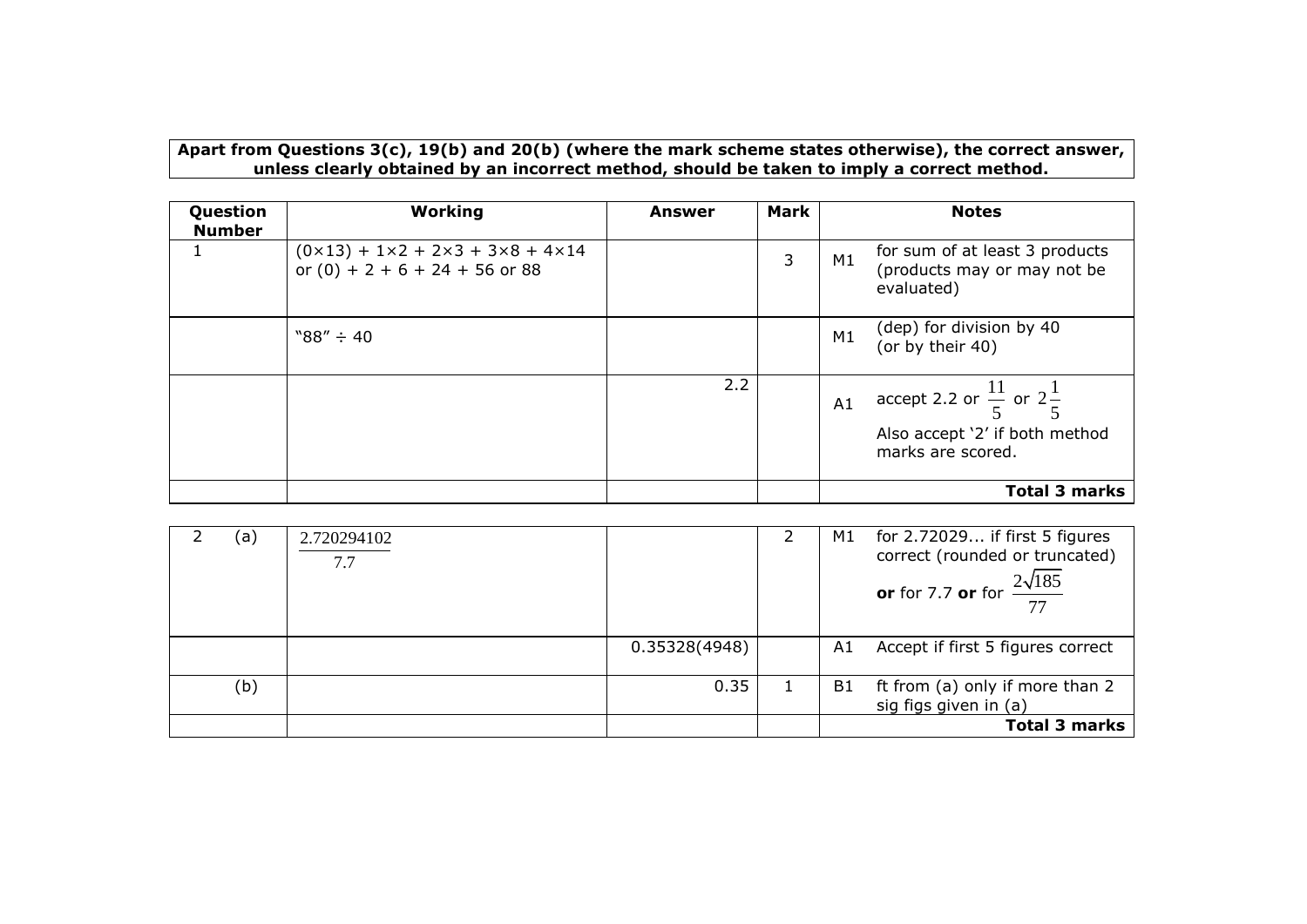| 3<br>(a) |                     | $6n - 12$         | 1              | <b>B1</b>                                                                                                                                                                                                                 |
|----------|---------------------|-------------------|----------------|---------------------------------------------------------------------------------------------------------------------------------------------------------------------------------------------------------------------------|
| (b)      |                     | $p(p - 5)$        | $\overline{2}$ | <b>B2</b><br>Also accept $(p+0)(p-5)$ for B2<br>B1 for factors which, when expanded and<br>simplified, give two terms, one of which is<br>correct.<br>SC B1 for $p(p - 5p)$                                               |
| (c)      | $7x-3=2x$           |                   | 3              | M1<br>for $7x-3=2x$<br>or $7x-3=2\times x$<br>or $\frac{7x}{2} - \frac{3}{2} = x$ oe                                                                                                                                      |
|          | $7x-2x=3$ or $5x=3$ |                   |                | for $7x-2x=3$ or $5x=3$<br>M1<br>or $5x-3=0$<br>or $\frac{7x}{2} - x = \frac{3}{2}$<br>or $\frac{5x}{2} = \frac{3}{2}$<br>NB. All these examples could be written with all<br>terms 'on the other side' eg $-5x = -3$ etc |
|          |                     | $rac{3}{5}$<br>oe |                | Award full marks if at least one method<br>A1<br>mark awarded and answer correct.<br><b>Total 6 marks</b>                                                                                                                 |
|          |                     |                   |                |                                                                                                                                                                                                                           |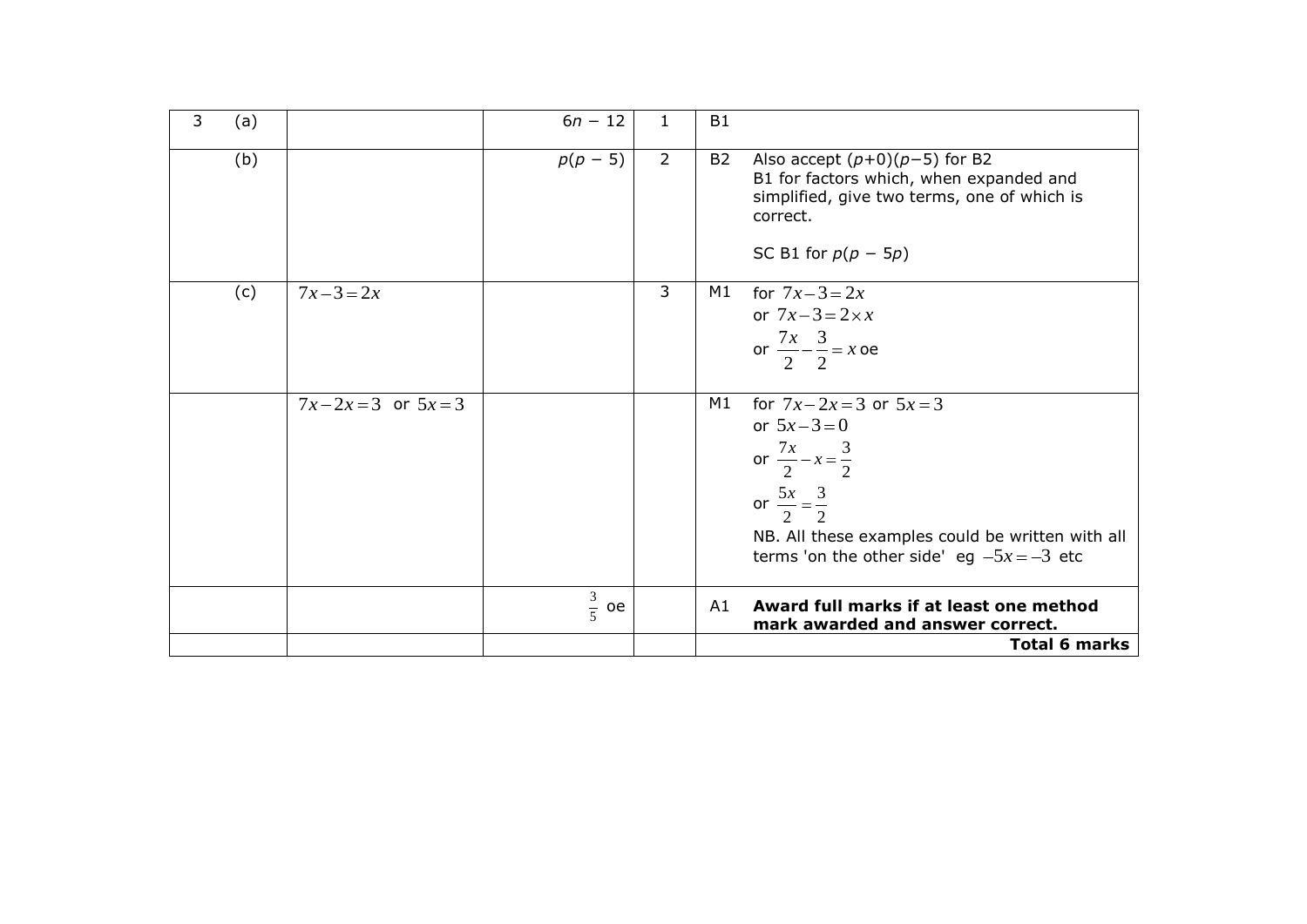| (a) |                                                  | corresponding (angle(s)) |   | B1 |           | oe eg $x$ corresponds to angle |
|-----|--------------------------------------------------|--------------------------|---|----|-----------|--------------------------------|
|     |                                                  |                          |   |    | А;        |                                |
|     |                                                  |                          |   |    |           | corresponding to angle A       |
| (b) | $(6 - 2) \times 180$ or $4 \times 180$           |                          | 4 | М1 |           | $360 - (73 + 46 + 38 +$        |
|     | or $(2 \times 6 - 4) \times 90$ or $8 \times 90$ |                          |   |    |           | $88 + 57$                      |
|     | or $120 \times 6$ or $(180 - 60) \times 6$       |                          |   |    |           | Condone one                    |
|     | or $360 + 360$                                   |                          |   |    |           | incorrect ext angle            |
|     | 720                                              |                          |   | A1 | M1 A1 for | 58<br>M1 A1 for 58             |
|     |                                                  |                          |   |    | 720 seen  | seen                           |
|     | $"720" - (107 + 134 + 142 + 92 +$                |                          |   | M1 | dep on    | $180 - "58"$                   |
|     | 123)                                             |                          |   |    | first M1  |                                |
|     | or "720" - 598                                   |                          |   |    |           |                                |
|     |                                                  | 122                      |   | A1 |           |                                |
|     |                                                  |                          |   |    |           | <b>Total 5 marks</b>           |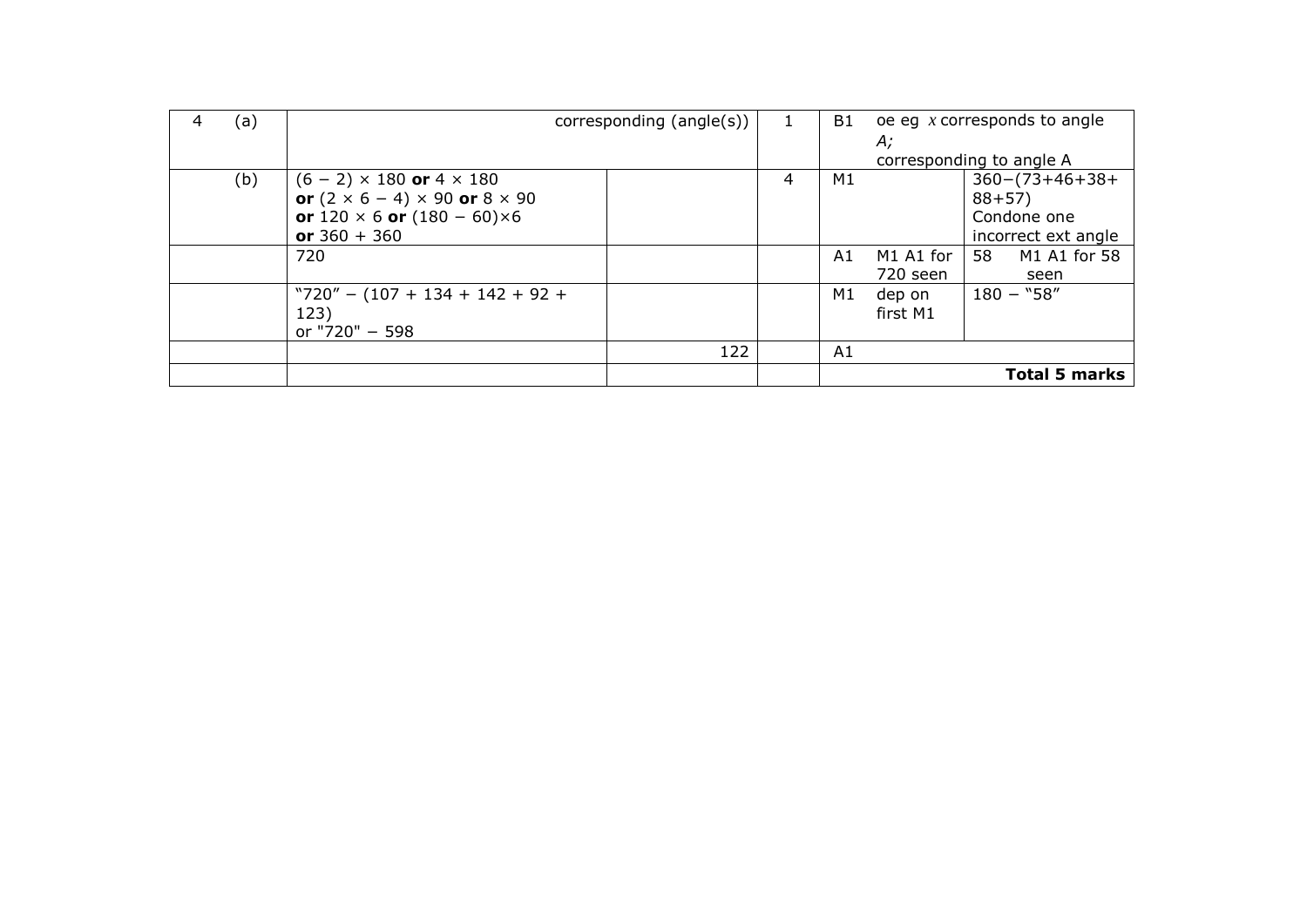| 5. | (a) | $43 = 12x + 2 \times 6.5$ or $43 = 12x + 13$<br>or $P-2y=12x$<br>(oe with $\pm 12x$ or $\pm x$ as the<br>subject) |              | 3 | M1 | for correct<br>rearrangement of<br>original equation or<br>substitution                             | M <sub>2</sub> for<br>$43 - 2 \times 6.5 (=$<br>$12x$ ) or<br>30 $(=12x)$ |
|----|-----|-------------------------------------------------------------------------------------------------------------------|--------------|---|----|-----------------------------------------------------------------------------------------------------|---------------------------------------------------------------------------|
|    |     | $12x = 43 - 13$ or $12x = 30$ or<br>$-12x=13-43$ or $-12x=-30$                                                    |              |   | M1 | for correct<br>rearrangement and<br>substitution                                                    |                                                                           |
|    |     |                                                                                                                   | $2.5$ oe     |   | A1 | Correct answer scores full marks                                                                    |                                                                           |
|    | (b) | $4xy + \frac{1}{2} \times 3x \times 4x$ or<br>$\frac{3x+y+y}{2} \times 4x$                                        |              | 2 | M1 | for any one correct area<br>eg $4xy$ oe or<br>$\frac{1}{2} \times 3x \times 4x$ oe or<br>$4x(3x+y)$ |                                                                           |
|    |     |                                                                                                                   | $4xy + 6x^2$ |   | A1 | for $4xy + 6x^2$ or $4yx + 6x^2$                                                                    |                                                                           |
|    |     |                                                                                                                   | etc          |   |    | or $2x(3x+2y)$ or                                                                                   |                                                                           |
|    |     |                                                                                                                   |              |   |    | $2(3x^2+2xy)$ or                                                                                    |                                                                           |
|    |     |                                                                                                                   |              |   |    | $x(6x+4y)$ (No fractions or uncollected                                                             |                                                                           |
|    |     |                                                                                                                   |              |   |    | terms but could be multiplication signs<br>and/or brackets present)                                 |                                                                           |
|    |     |                                                                                                                   |              |   |    |                                                                                                     | <b>Total 5 marks</b>                                                      |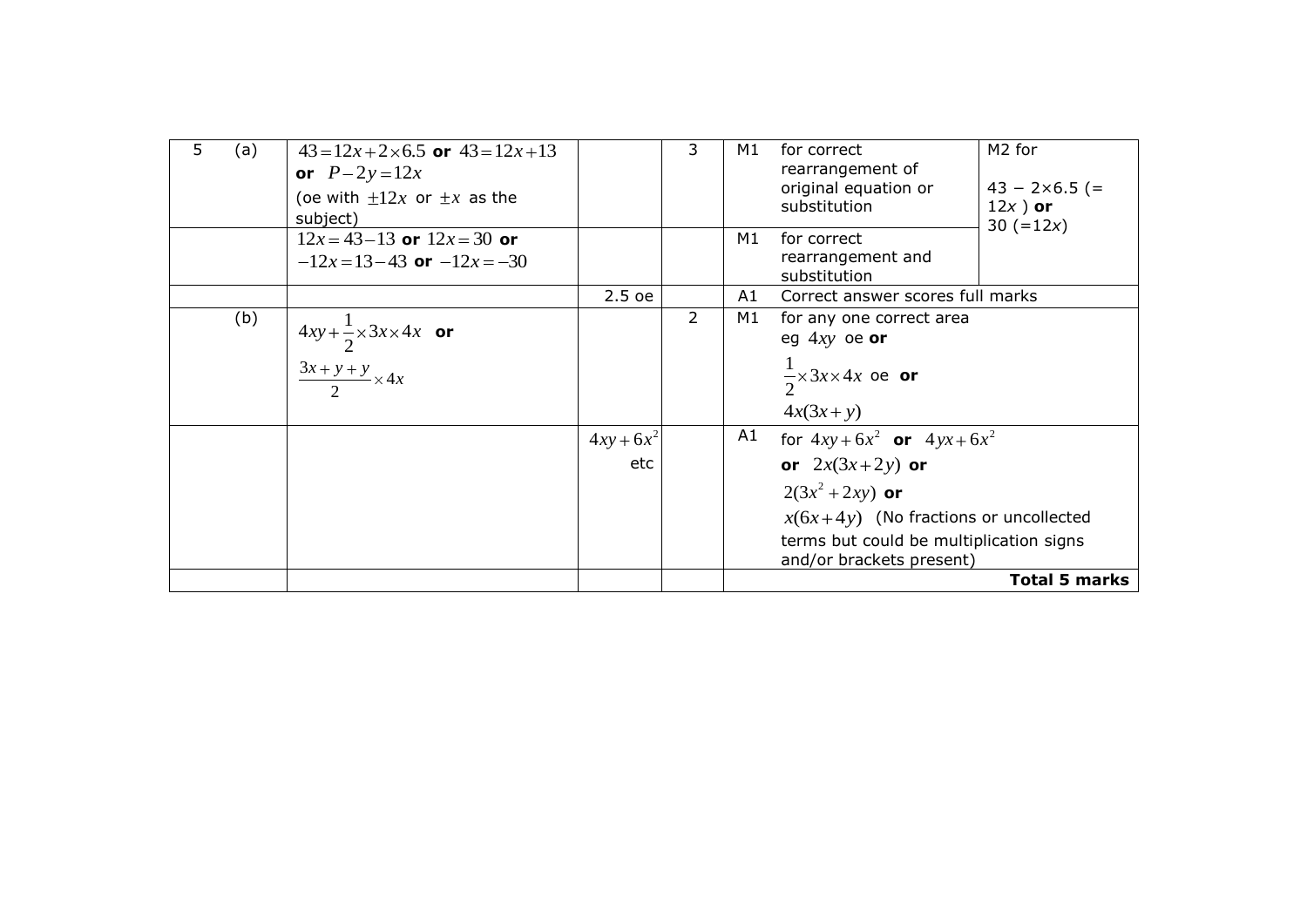| b | (a) | $\frac{8}{100}$ × 475 oe <b>or</b> 38 <b>or</b> 437<br>100 |     | 3 | M1 |       | M2 for 475 $\times$ 1.08 oe                                  |
|---|-----|------------------------------------------------------------|-----|---|----|-------|--------------------------------------------------------------|
|   |     | $475 + "38"$                                               |     |   | M1 | (dep) |                                                              |
|   |     |                                                            | 513 |   | A1 | cao   |                                                              |
|   | (b) | $1\% = \frac{48}{8}$ or 6                                  |     | 3 | M1 |       | M2 for $\frac{48}{8} \times 100$ or 600 or $\frac{48}{0.08}$ |
|   |     | $8\%$ (of amount) = 48                                     |     |   |    |       | or $\frac{48}{8}\times108$ or $\frac{48}{0.08}\times1.08$    |
|   |     | " $6'' \times 100$ or 600                                  |     |   | M1 |       |                                                              |
|   |     |                                                            | 648 |   | A1 | cao   |                                                              |
|   |     |                                                            |     |   |    |       | (NB: An answer of 600 scores M2A0)                           |
|   |     |                                                            |     |   |    |       | <b>Total 6 marks</b>                                         |

| (i)  | u, a, e                | <b>B1</b>      |                            | Any order. Brackets and |
|------|------------------------|----------------|----------------------------|-------------------------|
| (ii) | s, q, r, a, e, i, o, u | B <sub>1</sub> | B0 if 'a' or<br>'e' or 'u' | commas not necessary    |
|      |                        |                | repeated                   |                         |
|      |                        |                |                            | <b>Total 2 marks</b>    |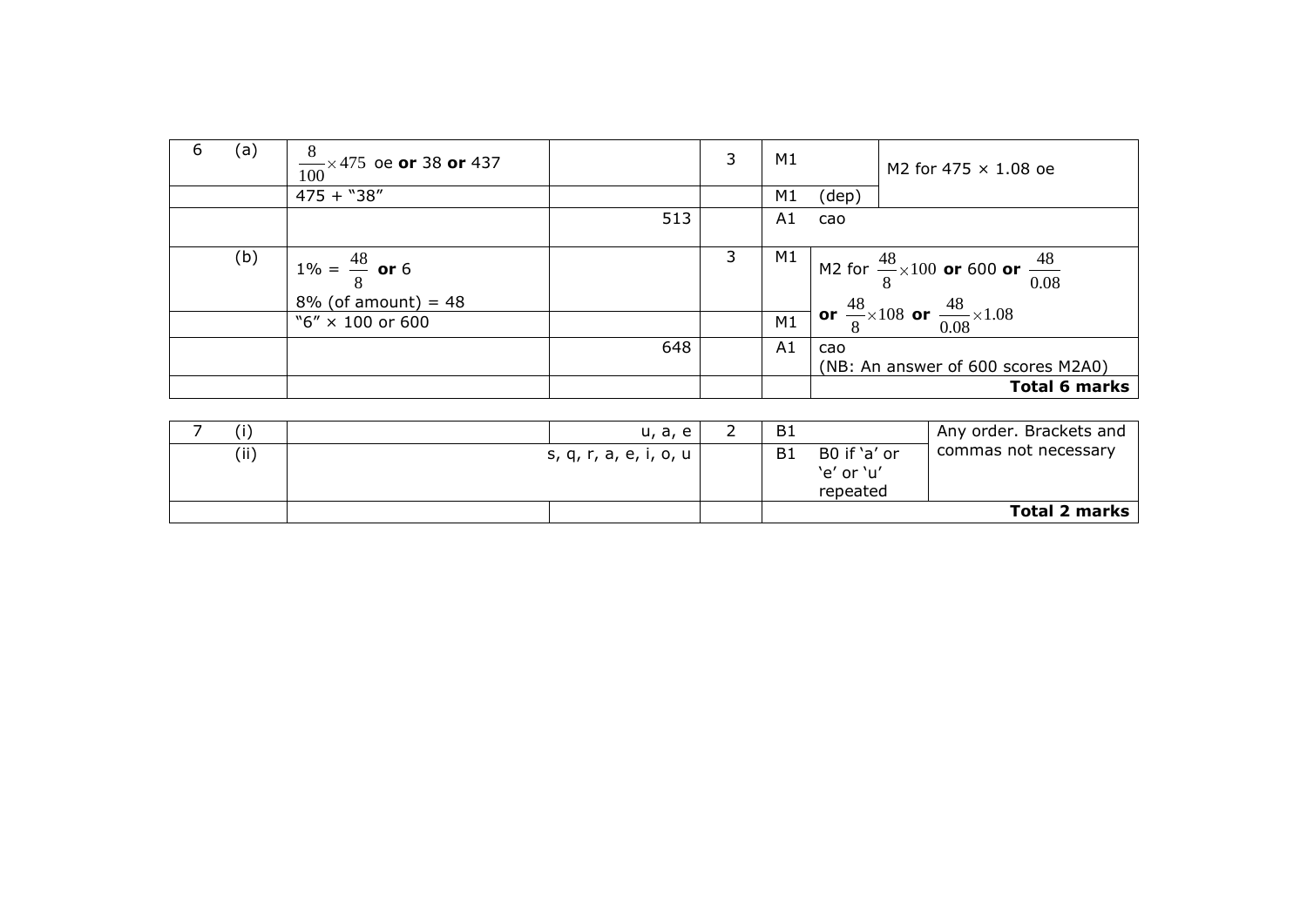| 8 | $2 \times \pi \times 5.1^2 + 2 \times \pi \times 5.1 \times 3.7$ oe or |     | 3 | M2 | M1 for one of                        |
|---|------------------------------------------------------------------------|-----|---|----|--------------------------------------|
|   |                                                                        |     |   |    | $2 \times \pi \times 5.1^2$ or       |
|   | 163.42 + 118.56 (using $\pi$ ) or                                      |     |   |    | value in range 163-163.43 inc        |
|   | $163.3428 + 118.5036$ (using 3.14)                                     |     |   |    | or.                                  |
|   | (rounded or truncated to at least 3 sig                                |     |   |    | $\frac{2601}{50}\pi$                 |
|   | figs) or                                                               |     |   |    |                                      |
|   | $2 \times \pi \times 5.1 \times (5.1 + 3.7)$ or                        |     |   |    |                                      |
|   |                                                                        |     |   |    | $2\times\pi\times5.1\times3.7$ oe or |
|   | 1887<br>2601                                                           |     |   |    | value in range 118-119 inc or        |
|   | $-\pi + \frac{200}{50} \pi$ or<br>$\overline{50}$                      |     |   |    | $\frac{1887}{50}\pi$                 |
|   |                                                                        |     |   |    |                                      |
|   | $\frac{2244}{25}\pi$                                                   |     |   |    |                                      |
|   |                                                                        |     |   |    | NB. Accept 3.14() or 22/7 in         |
|   |                                                                        |     |   |    | place of $\pi$                       |
|   |                                                                        | 282 |   | A1 | for answer in range<br>281.8-282 inc |
|   |                                                                        |     |   |    |                                      |
|   |                                                                        |     |   |    | <b>Total 3 marks</b>                 |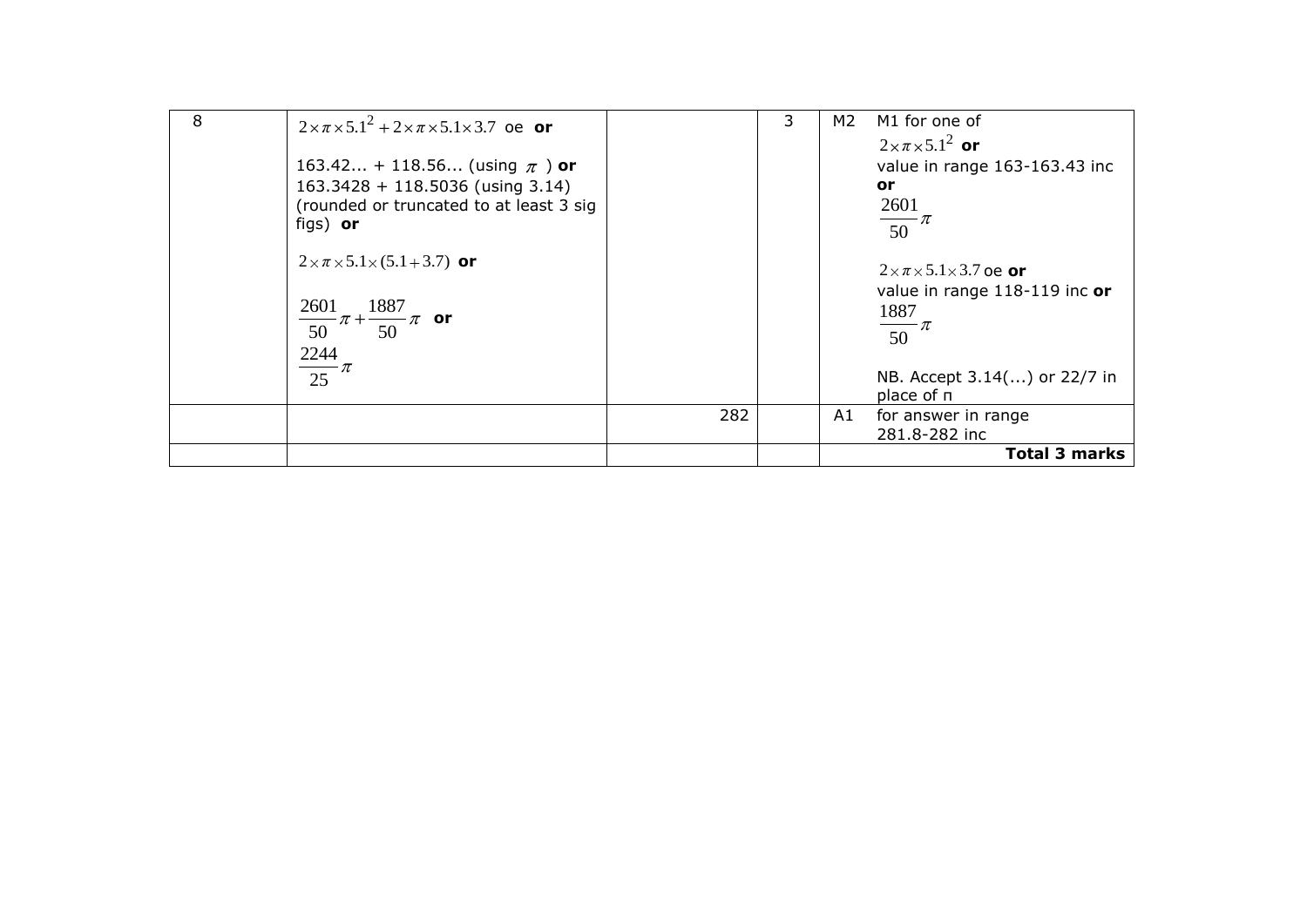| <b>No approximation</b><br>37527<br>37527<br>37527<br>$\frac{1}{365}$ or $\frac{1}{366}$ or $\frac{1}{365.25}$ or<br>37527<br>364 |     | M2             | M1 for $\frac{37527}{2}$<br>where<br>$356 \le x \le 370$          |
|-----------------------------------------------------------------------------------------------------------------------------------|-----|----------------|-------------------------------------------------------------------|
|                                                                                                                                   | 103 | A <sub>2</sub> | Accept 102 if M2 awarded<br>A1 for $102.5 \le$ answer $\le 103.1$ |

| 9 | Alternative - with approximation<br>$\frac{x}{-}$ or $x \times \frac{1}{-}$<br>where x is 35 000 $\le x \le 40000$<br><b>AND</b><br>$336 \le y \le 400$ |                                                 | 4 | M2 | M1 for $\frac{x}{x}$ or $x \times \frac{1}{x}$ where<br>either the value of $x$ or the<br>value of $y$ is acceptable      |
|---|---------------------------------------------------------------------------------------------------------------------------------------------------------|-------------------------------------------------|---|----|---------------------------------------------------------------------------------------------------------------------------|
|   |                                                                                                                                                         | integer in the<br>range $93 - 111$<br>inclusive |   |    | The award of any accuracy<br>marks is dependent on the<br>award of M2<br>A2 A1 for non-integer in the range<br>$93 - 111$ |
|   |                                                                                                                                                         |                                                 |   |    | <b>Total 4 marks</b>                                                                                                      |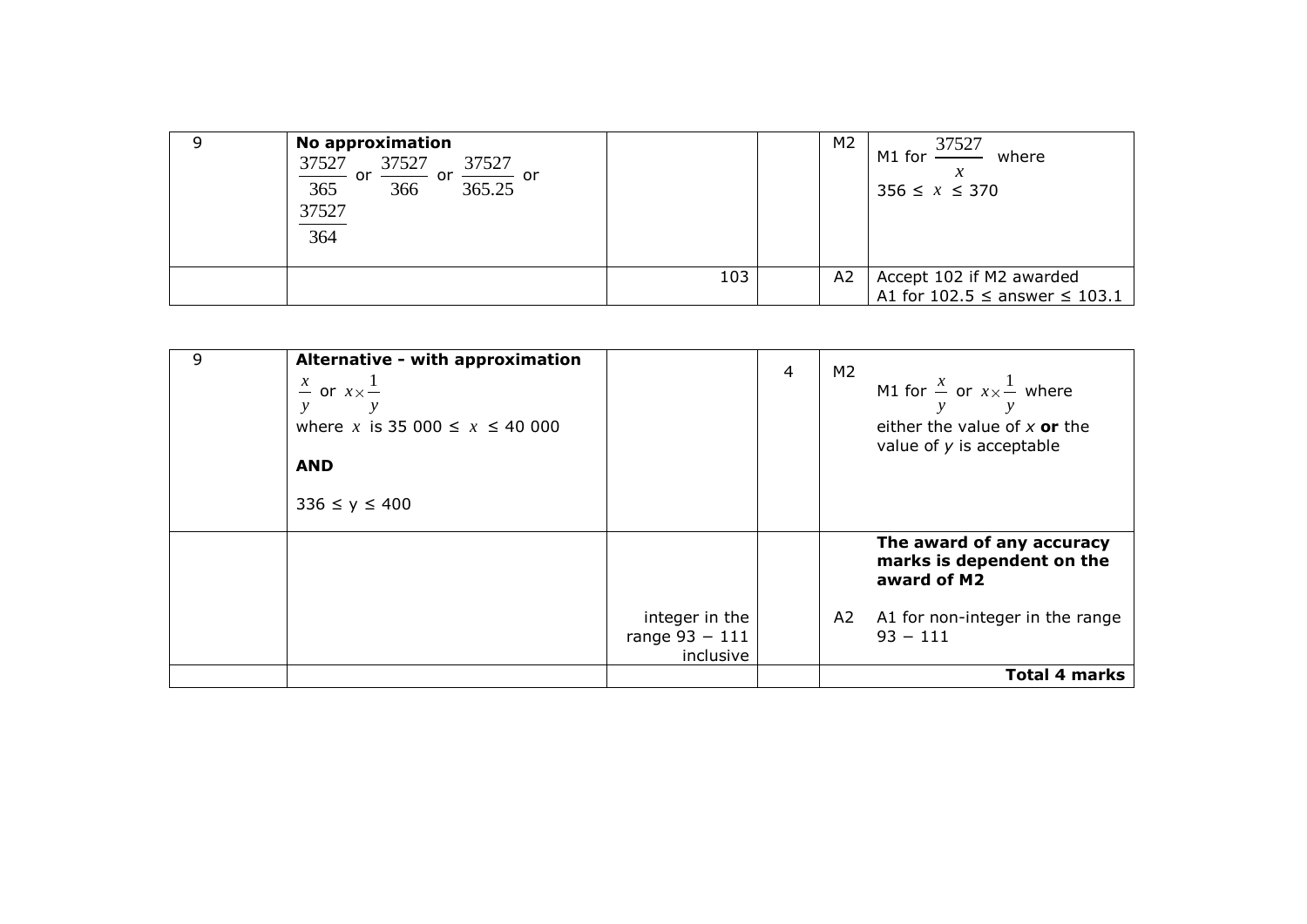| 10 | use of cos                                                                            |      | 3 | M1 | cos must be selected for<br>use in trig ratio NOT<br>Cosine Rule | or M2 for sin and<br>$\frac{\sqrt{21.36}}{2}$ following                                                                                                                                      |
|----|---------------------------------------------------------------------------------------|------|---|----|------------------------------------------------------------------|----------------------------------------------------------------------------------------------------------------------------------------------------------------------------------------------|
|    | cos ("x") = $\frac{8.3}{9.5}$ (=0.87)<br>or<br>$(x'' = ) \cos^{-1} (\frac{8.3}{9.5})$ |      |   | M1 |                                                                  | correct Pythagoras<br>or M2 for tan and<br>$\sqrt{21.36}$ "<br>8.3<br>following correct<br>Pythagoras<br>or correct Pythag and<br>then correct use of sine<br>or cosine rule with<br>"21.36" |
|    |                                                                                       | 29.1 |   | A1 | for awrt 29.1 e.g. (29.1103)                                     |                                                                                                                                                                                              |
|    |                                                                                       |      |   |    |                                                                  | <b>Total 3 marks</b>                                                                                                                                                                         |

| (a)<br>11 | $54 = 2 \times 3^3$ and $90 = 2 \times 3^2 \times 5$<br>or 1,2,3,6,9,18,27,54<br>and<br>1, 2, 3, 5, 6, 9, 10, 15, 18, 30, 45, 90<br>or $2 \times 3^2$ oe |     |   | M1 | Need not be products of powers; accept<br>products or lists<br>eg 2,3,3,3 and 2,3,3,5<br>accept 9, 2, 3 and 9, 2, 5<br>(may be seen in a Venn diagram or<br>may be shown as factor trees or repeated<br>division |
|-----------|----------------------------------------------------------------------------------------------------------------------------------------------------------|-----|---|----|------------------------------------------------------------------------------------------------------------------------------------------------------------------------------------------------------------------|
|           |                                                                                                                                                          | 18  |   | A1 | cao                                                                                                                                                                                                              |
| (b)       | $2 \times 3^3 \times 5$ oe<br>eg 6 $\times$ 9 $\times$ 5<br>or 54,108,162,216,270<br>and 90,180,270                                                      |     | 2 | M1 | Need not be products of powers; accept<br>products or lists<br>eg 2, 3, 3, 3, 5                                                                                                                                  |
|           |                                                                                                                                                          | 270 |   | A1 | cao                                                                                                                                                                                                              |
|           |                                                                                                                                                          |     |   |    | <b>Total 4 marks</b>                                                                                                                                                                                             |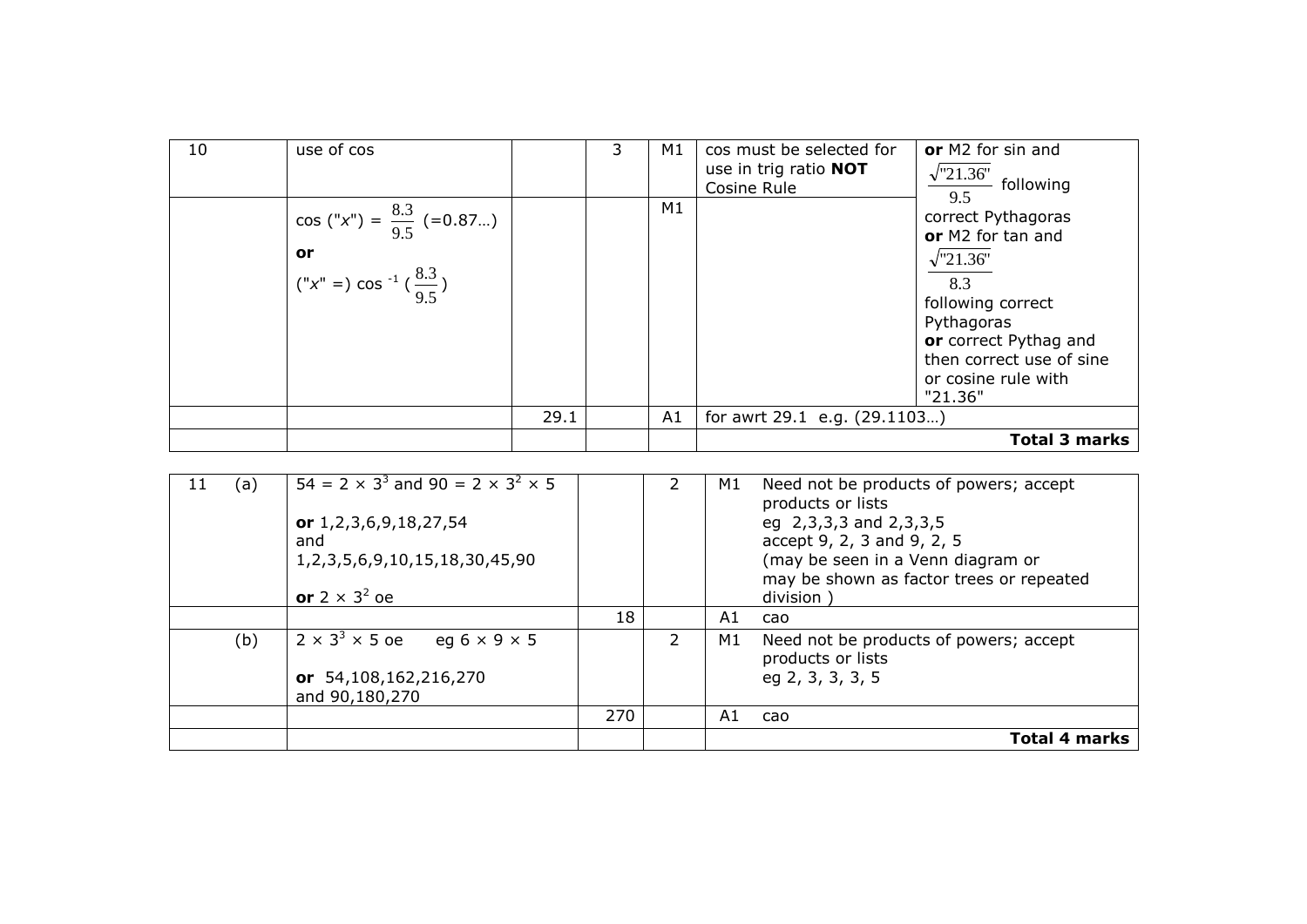| 12 | (a) |                                                                      | Points<br>correct      | 2 | B1 | $+ \frac{1}{2}$ sq                                                                                                                                                                                  |
|----|-----|----------------------------------------------------------------------|------------------------|---|----|-----------------------------------------------------------------------------------------------------------------------------------------------------------------------------------------------------|
|    |     |                                                                      | Curve or line segments |   | B1 | ft from points if 4 or 5 correct or if points are<br>plotted consistently within 50-60, 60-70, 70-80<br>etc at the correct heights<br>Ignore any attempt at curve to left of first<br>plotted point |
|    | (b) | 30 (or 30.5) indicated on<br>cumulative frequency<br>graph or stated |                        |   | M1 | for 30 (or 30.5) indicated on cumulative<br>frequency axis or stated                                                                                                                                |
|    |     |                                                                      | approx 66              |   | A1 | If M1 scored, ft from their cumulative frequency<br>graph                                                                                                                                           |
|    |     |                                                                      |                        |   |    | If M1 not scored, ft only from correct curve & if<br>answer is correct $(\pm \frac{1}{2})$ sq tolerance) award M1<br>A1                                                                             |
|    |     |                                                                      |                        |   |    | <b>Total 4 marks</b>                                                                                                                                                                                |

| 13 | NB : M2 cannot be awarded if angles<br>are marked incorrectly on the<br>diagram<br>$180 - 77 - 39$ or<br>$\angle BAD = 77^\circ$ and $\angle ABD = 39^\circ$ or<br>$\angle BA''x''=64^{\circ}$ where x is on PA<br>produced or<br>a fully correct method to find angle ADB |    | M2 | also accept $103 - 39$<br>M1 for $\angle BAD = 77^\circ$ or<br>$\angle ABD = 39^\circ$ | Angles may be<br>stated or<br>marked on<br>diagram |
|----|----------------------------------------------------------------------------------------------------------------------------------------------------------------------------------------------------------------------------------------------------------------------------|----|----|----------------------------------------------------------------------------------------|----------------------------------------------------|
|    |                                                                                                                                                                                                                                                                            | 64 | A1 | cao                                                                                    |                                                    |
|    |                                                                                                                                                                                                                                                                            |    |    |                                                                                        | Total 3 marks                                      |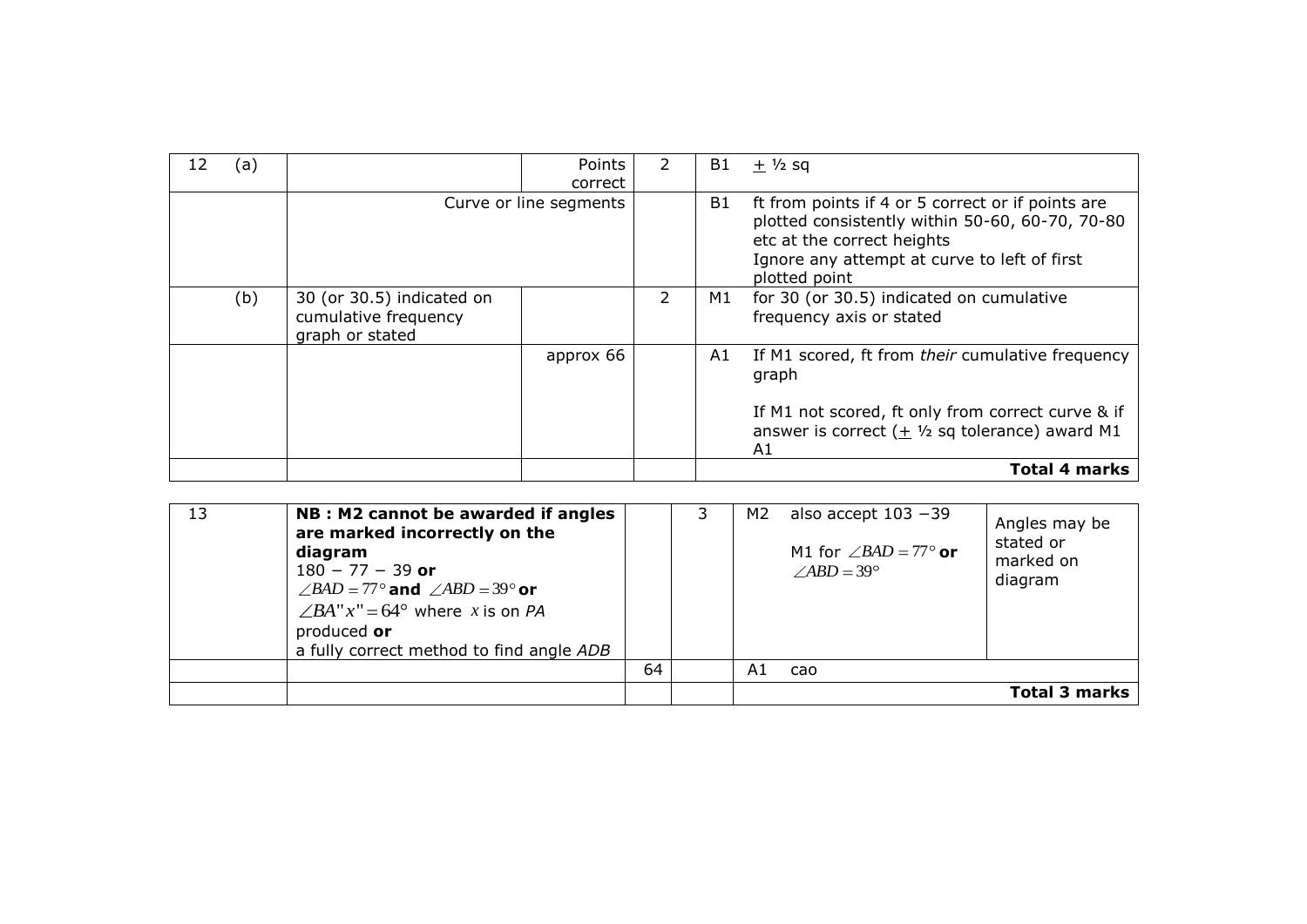| (a) | $24p^5q$           |                            | B2 | B1 for 2 of 24, $p^5$ , $q^6$ correct in a single product with no<br>additional terms or $24p^{3+2}q^{5+1}$                |
|-----|--------------------|----------------------------|----|----------------------------------------------------------------------------------------------------------------------------|
| (b) | $125x^{6}y^{12}$   |                            | B2 | B1 for 2 of 125, $x^6$ , $y^{12}$ correct in a single product with no<br>additional terms or $125x^{2\times3}y^{4\times3}$ |
| (c) | $(3a + b)(3a - b)$ | $\overline{\phantom{0}}$ 2 | B2 | B1 for $(3a + b)(3a + b)$ or $(3a + b)^2$ or $(3a - b)(3a - b)$ or<br>$(3a - b)^2$                                         |
|     |                    |                            |    | Total 6 marks                                                                                                              |

| 15<br>(a) |                                                                                                                                                                                                                                                  | $x = 3, y = 2$                 | 1 | <b>B1</b> | cao                                                                                                                     |
|-----------|--------------------------------------------------------------------------------------------------------------------------------------------------------------------------------------------------------------------------------------------------|--------------------------------|---|-----------|-------------------------------------------------------------------------------------------------------------------------|
| (b)       | Use of gradient and $y = mx + c$<br>or clear attempt to use<br>vertical difference eg $\frac{2}{3}$ oe<br>horizontal difference<br>(ignore omission of $-$ sign)<br>or for $3y=12-2x$ or $3y=-2x+12$<br><b>or</b> for $y = \frac{12 - 2x}{3}$ oe |                                | 4 | M1        | Throughout question accept $\frac{2}{3}$<br>written as a decimal rounded or<br>truncated to 2 or more decimal<br>places |
|           | or gradient = $\frac{2}{3}$ stated or used                                                                                                                                                                                                       |                                |   |           |                                                                                                                         |
|           | (grad =) $-\frac{2}{3}$ oe or $y = 4 - \frac{2}{3}x$ oe                                                                                                                                                                                          |                                |   | A1        |                                                                                                                         |
|           | $y = -\frac{2}{3}x + c$ or for $y = -\frac{2}{3}x + c$<br>where $c \neq 10$ or                                                                                                                                                                   |                                |   | M1        | ft from " $-\frac{2}{3}$ "                                                                                              |
|           | $-\frac{2}{3}x+10$ , " $-\frac{2}{3}x+10$ , L= $-\frac{2}{3}x+10$ etc                                                                                                                                                                            |                                |   |           |                                                                                                                         |
|           | $y = -\frac{2}{3}x + 10$ oe <b>or</b> $2x + 3y = 30$ oe                                                                                                                                                                                          |                                |   | A1        | ft from " $-\frac{2}{3}$ "                                                                                              |
|           |                                                                                                                                                                                                                                                  | or $y = -\frac{2}{3}x + 10$ oe |   |           |                                                                                                                         |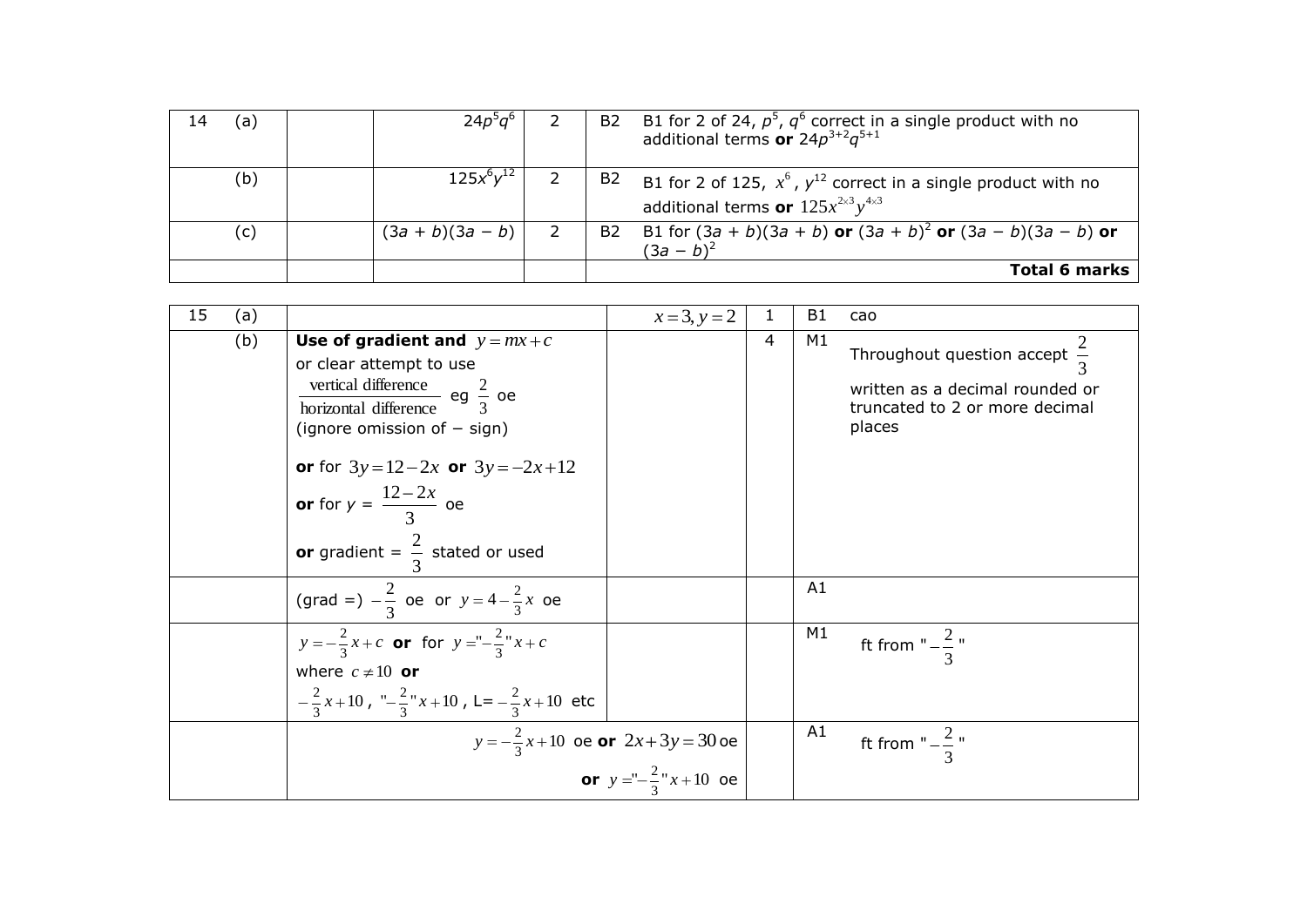| (b) | <b>Alternative scheme:</b>                  |    |               |                |    |                                                                                                                                |
|-----|---------------------------------------------|----|---------------|----------------|----|--------------------------------------------------------------------------------------------------------------------------------|
|     | Use of $2x+3y=k$                            |    |               |                |    |                                                                                                                                |
|     | $2x+3y=k$                                   |    |               | $\overline{4}$ | M1 |                                                                                                                                |
|     | $2 \times 0 + 3 \times 10 (=k)$             |    |               |                | M1 | Substitution of (0, 10) into<br>$2x+3y=k$                                                                                      |
|     |                                             |    |               |                |    |                                                                                                                                |
|     | $k = 30$                                    |    |               |                | A1 |                                                                                                                                |
|     |                                             |    | $2x+3y=30$ oe |                | A1 |                                                                                                                                |
|     |                                             |    |               |                |    |                                                                                                                                |
| (c) | 2<br>$(1,1)$ $(1,2)$ $(1,3)$ $(2,2)$ marked | B2 |               |                |    | B1 for 3 correct points marked and none wrong                                                                                  |
|     |                                             |    |               |                |    | or for all correct points and either one or more of<br>points on $y$ axis ie. $(0,-1)$ $(0,0)$ $(0,1)$ $(0,2)$ $(0,3)$ $(0,4)$ |
|     |                                             |    |               |                |    | points on $y = x-1$ ie $(0,-1)$ $(1,0)$ $(2,1)$ $(3,2)$                                                                        |
|     |                                             |    |               |                |    | <b>Total 7 marks</b>                                                                                                           |

| 16 | (a) | $\frac{PR}{5} = \frac{14}{8}$ or $\frac{PR}{14} = \frac{5}{8}$                                                                                  |      | $\overline{2}$ |                | M1 or for $5 \times \frac{14}{10}$ oe                                                           |
|----|-----|-------------------------------------------------------------------------------------------------------------------------------------------------|------|----------------|----------------|-------------------------------------------------------------------------------------------------|
|    |     |                                                                                                                                                 | 8.75 |                | A1             |                                                                                                 |
|    | (b) | $\frac{14}{8}$ or $\frac{7}{4}$ or 1.75 or $\frac{8}{14}$ or $\frac{4}{7}$ or<br>0.571<br>(May be implied by second M1)<br>Allow ratio notation |      | 3              | M1             | Alternative method<br>M1 for $\frac{1}{2} \times 8 \times 5 \times \sin A$<br>and $sin A = 0.8$ |
|    |     | 1.75 <sup>2</sup> oe eg 3.0625, $\frac{49}{16}$ or $\left(\frac{4}{7}\right)^2$ oe eg<br>$\frac{16}{49}$ , 0.326 allow ratio notation           |      |                | M1             | M1 (dep) for $\frac{1}{2} \times 14 \times 8.75 \times 0.8$                                     |
|    |     |                                                                                                                                                 | 49   |                | A <sub>1</sub> | cao                                                                                             |
|    |     |                                                                                                                                                 |      |                |                | SC: B1 for an answer of 28                                                                      |
|    |     |                                                                                                                                                 |      |                |                | <b>Total 5 marks</b>                                                                            |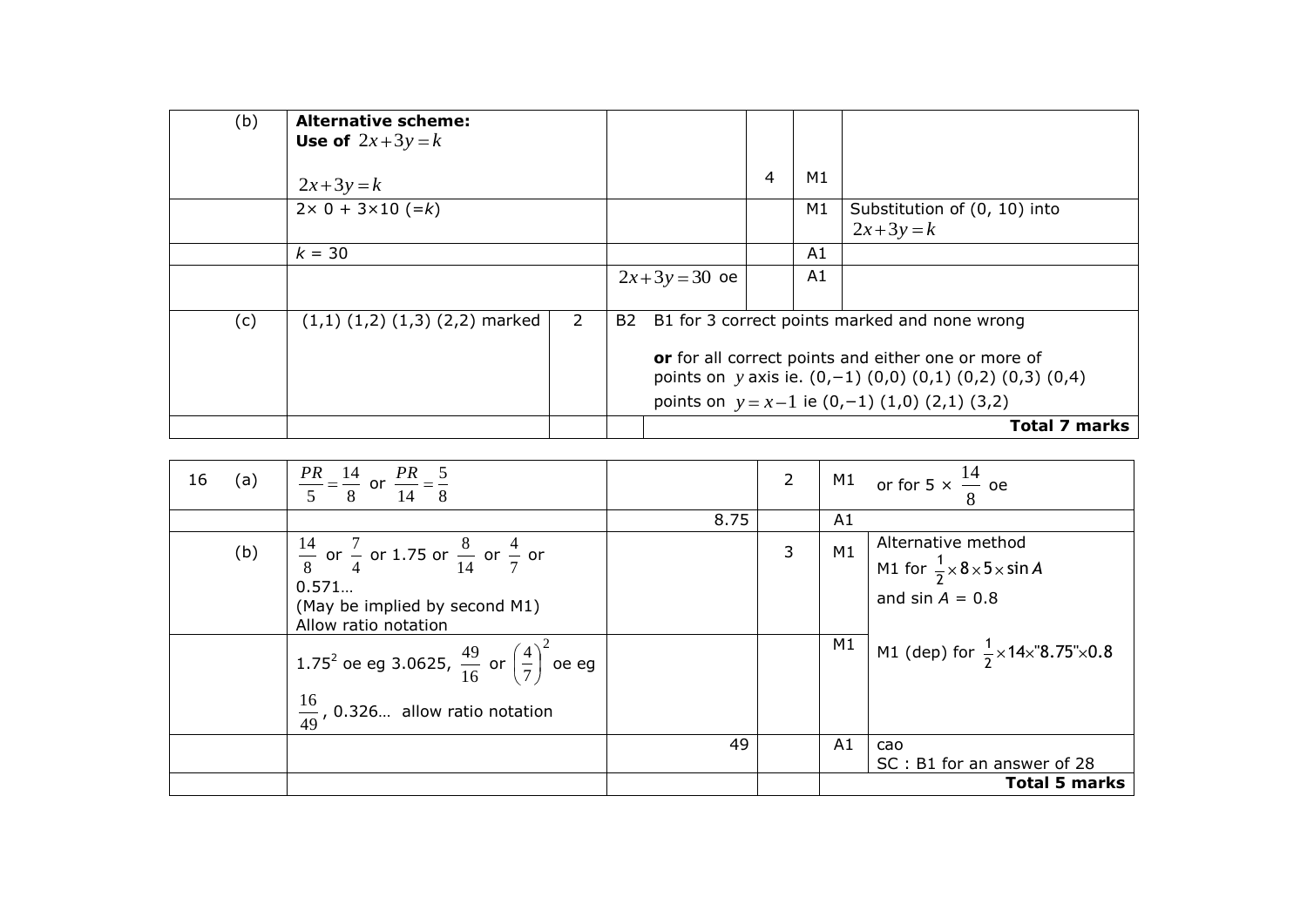| 17 | (a) | $0.3 \times 0.1$ or                              |           |   | M1                                           |
|----|-----|--------------------------------------------------|-----------|---|----------------------------------------------|
|    |     | $(1 - 0.7) \times 0.1$ and no other terms        |           |   |                                              |
|    |     |                                                  | $0.03$ oe |   | A1                                           |
|    | (b) | $0.7 \times 0.8$ or $0.7 \times (1 - 0.2)$ or    |           | 3 | M1 for "(a)" + 0.7 $\times$ 0.2 or<br>M1     |
|    |     | $0.3 \times 0.9$ or $(1 - 0.7) \times (1 - 0.1)$ |           |   | $0.3 \times 0.1 + 0.7 \times 0.2$ (=0.17) or |
|    |     |                                                  |           |   | $(1 - 0.7) \times 0.1 + 0.7 \times 0.2$      |
|    |     | $0.7 \times 0.8 + 0.3 \times 0.9$ or             |           |   | $ML for 1 - ("(a)" + 0.7 \times 0.2)$<br>M1  |
|    |     | $0.7 \times (1 - 0.2) + (1 - 0.7) \times (1 -$   |           |   | or $1 - "0.17"$                              |
|    |     | 0.1)                                             |           |   | $(M2 for 1 - "(a)" - 0.7 \times 0.2)$        |
|    |     |                                                  | $0.83$ oe |   | A1                                           |
|    |     |                                                  |           |   | <b>Total 5 marks</b>                         |

| 18 | 2.9<br>$\sin 36^\circ$<br>$\sin(180-62)$ °                               |      | د | M1 | for correct substitution<br>into the Sine Rule                    | Condone<br>use of 62 |
|----|--------------------------------------------------------------------------|------|---|----|-------------------------------------------------------------------|----------------------|
|    | 2.9 sin"118" <sup>o</sup><br>$(QS=)$<br><sub>oe</sub><br>$\sin 36^\circ$ |      |   | M1 | for correct<br>rearrangement (there<br>may be partial evaluation) | instead<br>of 118    |
|    |                                                                          | 4.36 |   | A1 | for awrt 4.36                                                     |                      |
|    |                                                                          |      |   |    |                                                                   | <b>Total 3 marks</b> |

| 19 | (a) | $3.65 \times 6$                                                                     |      | 2 | M1 | for 3.65 or 3.649 or 3.6499                   |
|----|-----|-------------------------------------------------------------------------------------|------|---|----|-----------------------------------------------|
|    |     |                                                                                     | 21.9 |   | A1 | Also accept 21.89 or 21.899                   |
|    | (b) | 75 or 12.5 or 12.49                                                                 |      | 3 | M1 |                                               |
|    |     | $\frac{1}{12.5}$ or 75 = w × 12.5 or<br>75<br>$-$ or 75 = w $\times$ 12.49<br>12.49 |      |   | M1 | for 75 and 12.5 (or<br>12.49 ) used correctly |
|    |     |                                                                                     | 6    |   | A1 | cao dep on both method marks                  |
|    |     |                                                                                     |      |   |    | <b>Total 5 marks</b>                          |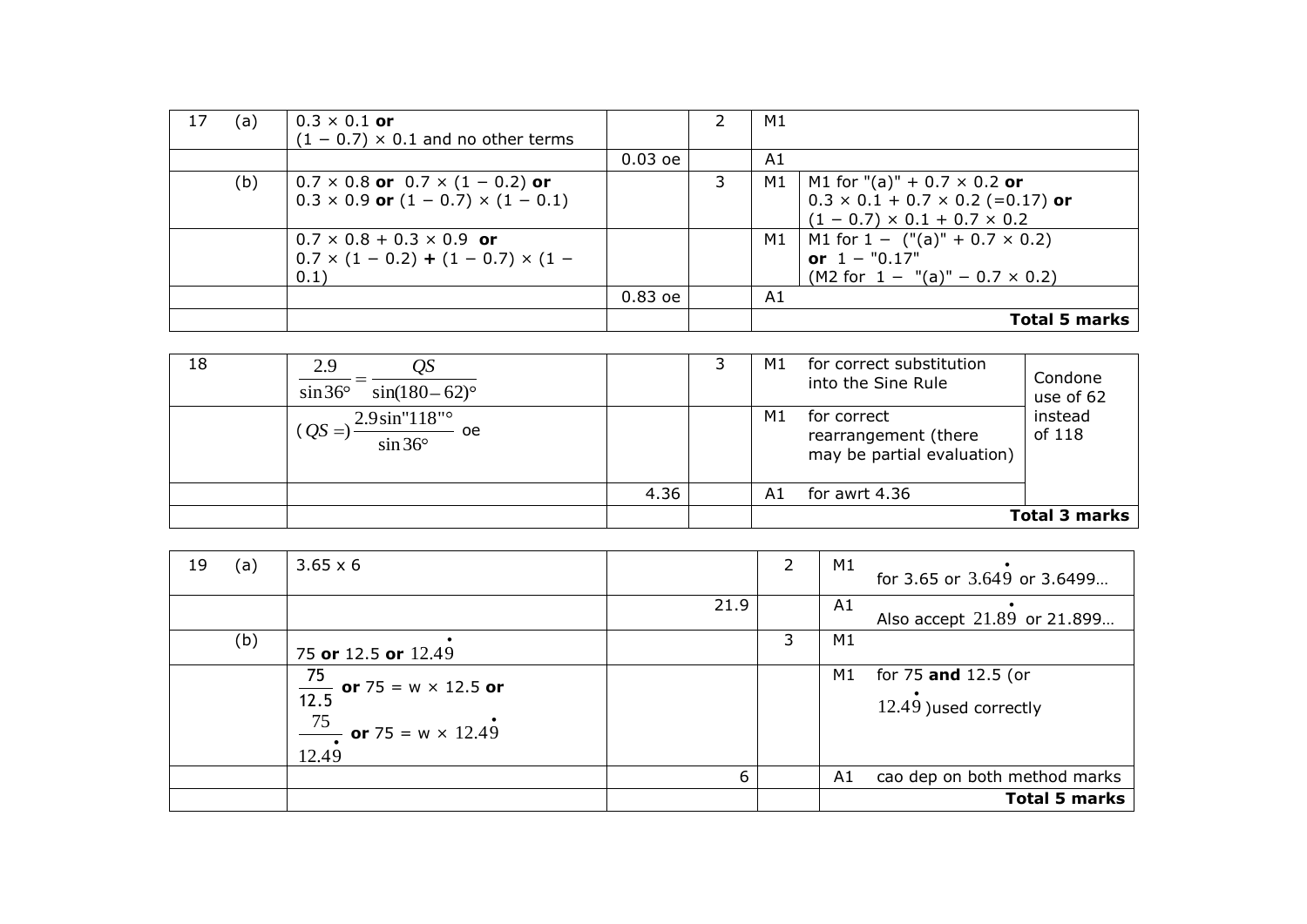| 20 | (a) | $\frac{20-2x}{2}$ or $10-x$ seen as the width<br>or $\sqrt{8^2-x^2}$ oe                                                                                                                                                                                                    |                | 4 | <b>B1</b> |                                                                                                                                                    |
|----|-----|----------------------------------------------------------------------------------------------------------------------------------------------------------------------------------------------------------------------------------------------------------------------------|----------------|---|-----------|----------------------------------------------------------------------------------------------------------------------------------------------------|
|    |     | $x^2 + (10 - x)^2 = 8^2$ or<br>$x^{2} + (10 - x)^{2} = 64$ or<br>$2x+2\sqrt{8^2-x^2}=20$ or<br>$x + \sqrt{8^2 - x^2} = 10$                                                                                                                                                 |                |   | M1        | accept $\frac{20-2x}{2}$ in place of $10-x$<br>for all method marks                                                                                |
|    |     | $x^2+100-10x-10x+x^2=64$ or<br>$(2\sqrt{8^2-x^2})^2 = 400-40x-40x+4x^2$<br>or $(\sqrt{8^2-x^2})^2 = 100-10x-10x+x^2$                                                                                                                                                       |                |   | M1        | (dep on previous M1)<br>for correct expansion of $(10-x)^2$<br>or correct expansion of $(20-2x)^2$                                                 |
|    |     |                                                                                                                                                                                                                                                                            | $x^2-10x+18=0$ |   | A1        | for correct manipulation resulting<br>in given equation                                                                                            |
|    | (b) | $\frac{-10 \pm \sqrt{(-10)^2 - 4 \times 1 \times 18}}{20}$ or for<br>this expression with one or more of<br>$(- -10)$ , $(-10)^2$ , $10^2$ , $-4 \times 1 \times$<br>18, 2 $\times$ 1, $(-10)^2$ – 4 $\times$ 1 $\times$ 18<br>evaluated e.g. $\frac{10 \pm \sqrt{28}}{2}$ |                | 3 | M1        | correct substitution brackets not<br>necessary (accept $10^2$ )<br>or<br>$(x-5)^2 - 25 + 18 = 0$ oe                                                |
|    |     | $\sqrt{28}$ or $2\sqrt{7}$ or $\sqrt{100-72}$ or<br>5.29                                                                                                                                                                                                                   |                |   | M1        | (independent) for correct<br>simplification of discriminant (if<br>evaluated at least 3sf rounded or<br>truncated)<br>or $x - 5 = \pm \sqrt{7}$ oe |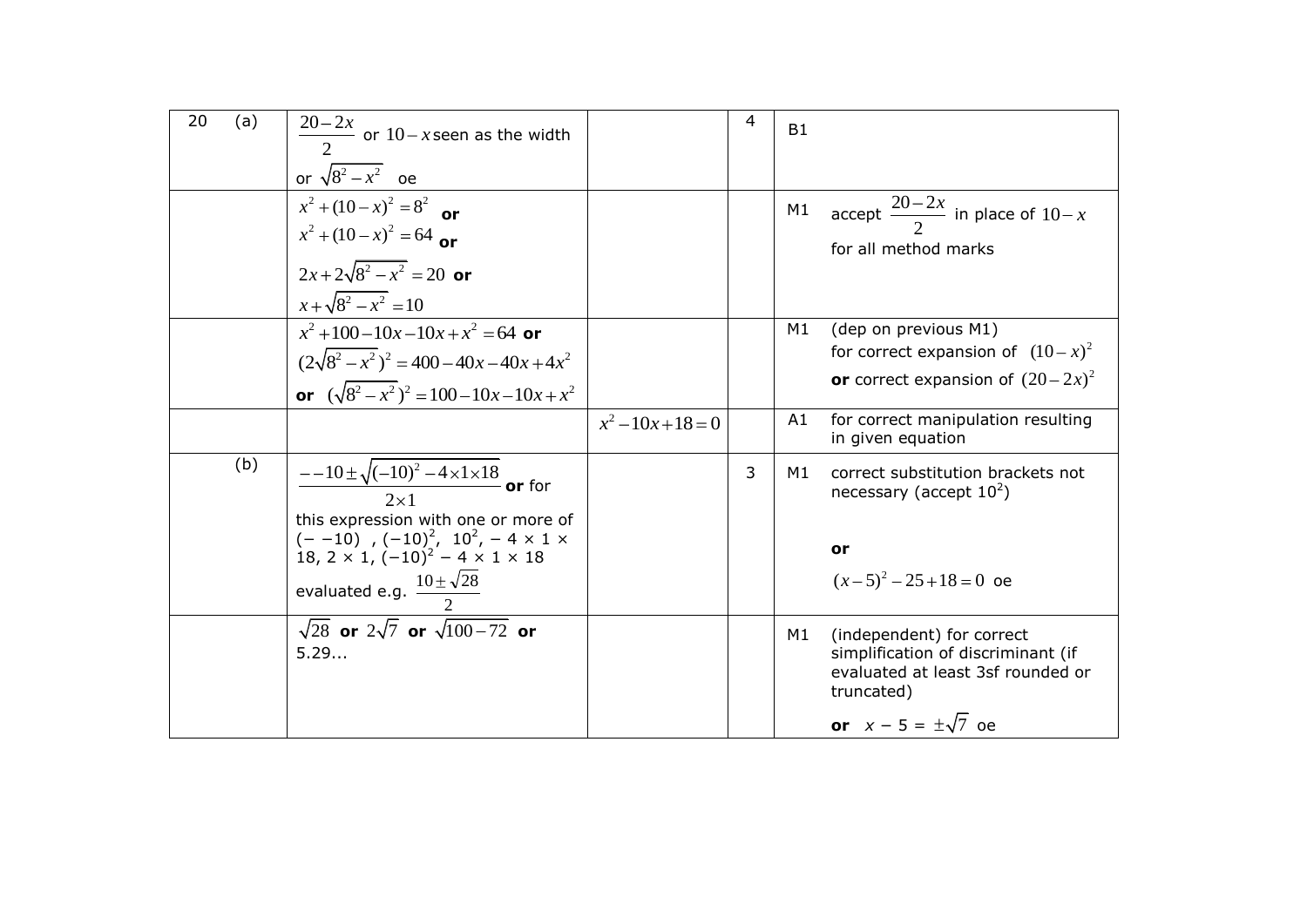|  | 2.35 7.65 |  | A1 for values rounding to 2.35 and<br>7.65 (2.35424 7.64575)<br>Award full marks for correct<br>solutions if at least 1 method mark<br>scored. |
|--|-----------|--|------------------------------------------------------------------------------------------------------------------------------------------------|
|  |           |  | Total 7 marks                                                                                                                                  |

| 21 | $\frac{1}{2}$ × 7 × 16 × sin 150 <sup>o</sup>                                                               |     | 6 | M1       | for $\frac{1}{2} \times 7 \times 16 \times \sin 150^{\circ}$                                                                                                                                                                                 |
|----|-------------------------------------------------------------------------------------------------------------|-----|---|----------|----------------------------------------------------------------------------------------------------------------------------------------------------------------------------------------------------------------------------------------------|
|    |                                                                                                             |     |   | M1       | for $\pi \times 7^2$ or 49 $\pi$ or for value rounding to 153.9                                                                                                                                                                              |
|    | $\int \frac{210}{360} \times \pi \times 7^2$ or<br>$\pi \times 7^2 - \frac{150}{360} \times \pi \times 7^2$ |     |   | M2       | correct method<br>M1 for $\frac{210}{360}$ oe inc 0.5833<br>for sector of<br>circle<br>rounded or truncated to at least<br>3 decimal places<br>or for $\frac{360}{210}$ oe inc 1.714<br>rounded or truncated to at least<br>2 decimal places |
|    |                                                                                                             | 118 |   | A1<br>A1 | for value rounding to 89.8 or $\frac{343\pi}{12}$ for area of<br>sector<br>or 28 for area of triangle<br>for value rounding to 118                                                                                                           |
|    |                                                                                                             |     |   |          | Total 6 marks                                                                                                                                                                                                                                |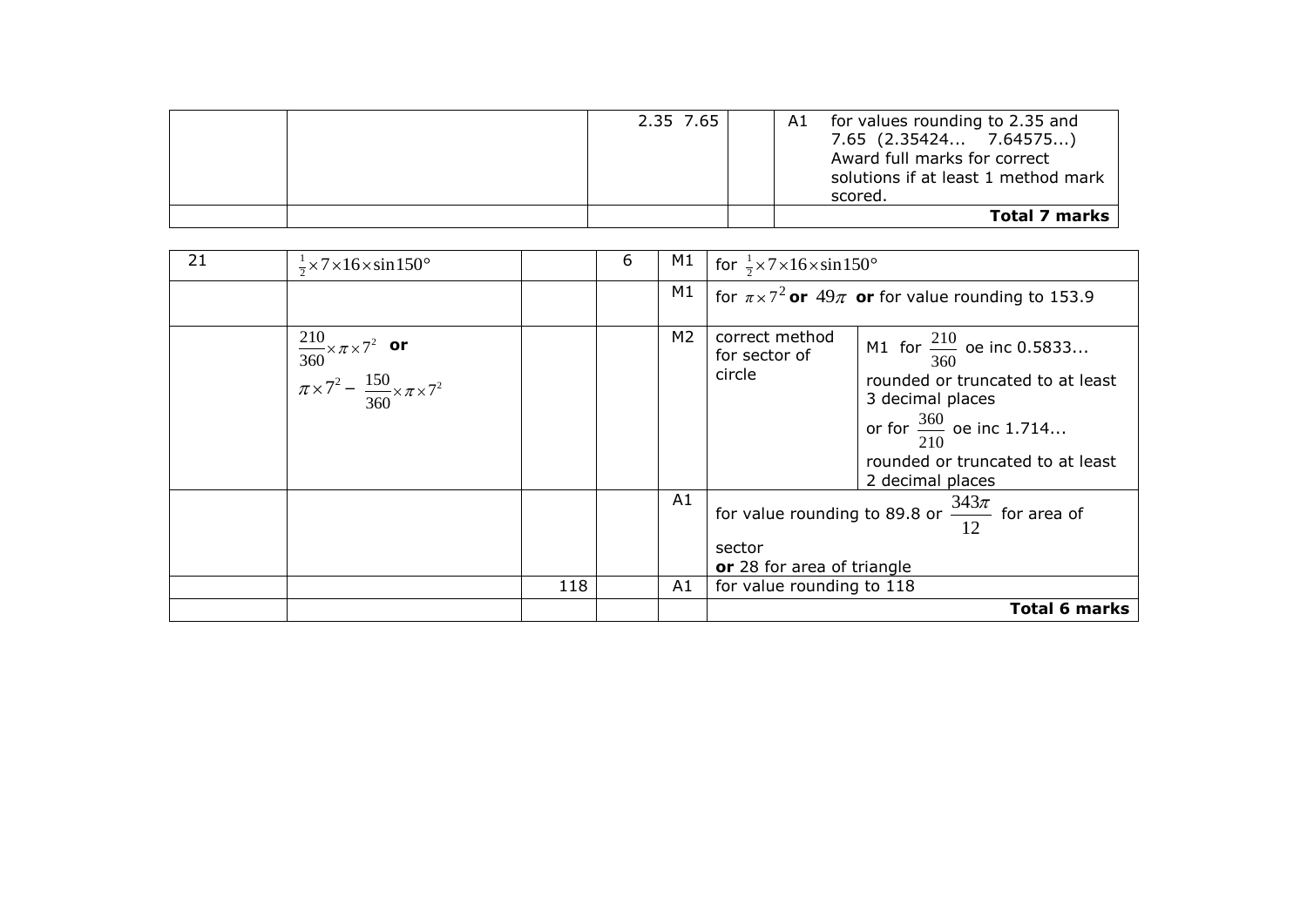| 22 | $\frac{y(x+4)}{x(x+4)} + \frac{2xy}{x(x+4)} = 3$ or<br>$\frac{y(x+4)}{x(x+4)} + \frac{2xy}{x(x+4)} = \frac{3x(x+4)}{x(x+4)}$                                   |                               | 5 | M1 | LHS may be two separate fractions or one single<br>fraction<br>(brackets may or may not be removed on RHS and<br>denominator)                                                                                             |
|----|----------------------------------------------------------------------------------------------------------------------------------------------------------------|-------------------------------|---|----|---------------------------------------------------------------------------------------------------------------------------------------------------------------------------------------------------------------------------|
|    | $y(x + 4) + 2xy = 3x(x + 4)$<br>or<br>$rac{xy+4y}{x(x+4)} + \frac{2xy}{x(x+4)} = 3$ or<br>$\frac{xy+4y}{x(x+4)} + \frac{2xy}{x(x+4)} = \frac{3x(x+4)}{x(x+4)}$ |                               |   | M1 | LHS may be two separate fractions or one single<br>fraction; if one fraction, numerator on LHS may or<br>may not be simplified<br>(implies previous M1)<br>(brackets may or may not be removed on RHS and<br>denominator) |
|    | $xy + 4y + 2xy = 3x^2 + 12x$ or<br>$xy+4y-2xy=3x(x+4)$ or<br>$3xy+4y=3x^2+12x$ or<br>$3xy+4y=3x(x+4)$                                                          |                               |   | M1 | (brackets may or may not be removed on RHS)<br>(implies previous two M1s)                                                                                                                                                 |
|    | $y(3x+4) = 3x(x+4)$ or<br>$y(3x+4) = 3x^2 + 12x$                                                                                                               |                               |   | M1 | LHS factorised correctly - expression in bracket on<br>LHS may or may not be simplified                                                                                                                                   |
|    |                                                                                                                                                                | $3x(x+4)$<br>$\frac{3x+4}{7}$ |   | A1 | $\frac{3x(x+4)}{3x+4}$ or $\frac{3x^2+12x}{3x+4}$<br>a fully correct method must be seen in order to<br>award full marks<br><b>Total 5 marks</b>                                                                          |
|    |                                                                                                                                                                |                               |   |    |                                                                                                                                                                                                                           |